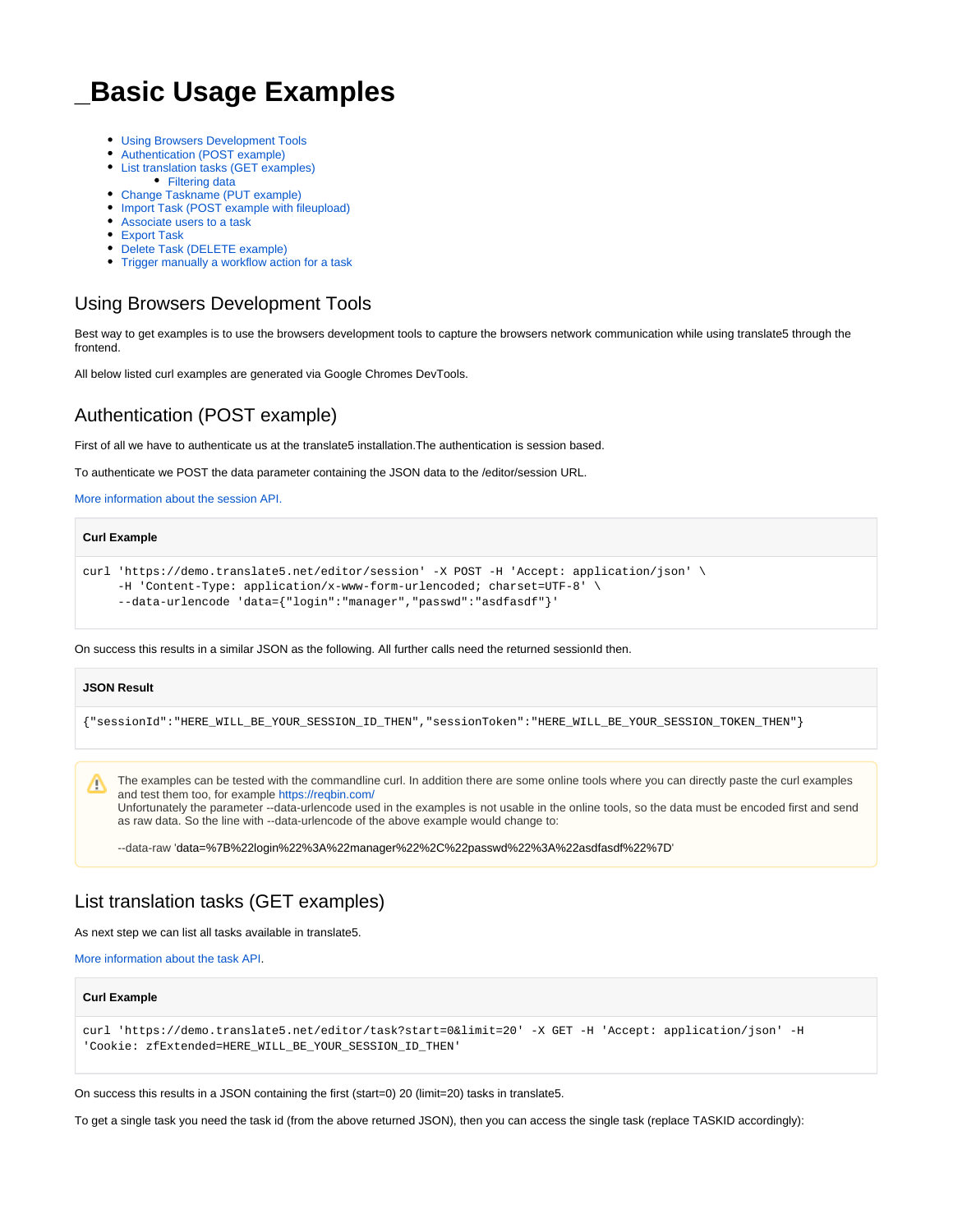#### **Curl Example**

```
curl 'https://demo.translate5.net/editor/task/TASKID' -X GET -H 'Accept: application/json' -H 'Cookie: 
zfExtended=HERE_WILL_BE_YOUR_SESSION_ID_THEN'
```
On success this results in a JSON containing the requested task.

### <span id="page-1-0"></span>**Filtering data**

See [Filtering, sorting and paging and other GET parameters](https://confluence.translate5.net/display/TAD/_+Filtering%2C+sorting+and+paging+and+other+GET+parameters).

# <span id="page-1-1"></span>Change Taskname (PUT example)

We change the taskname just to demonstrate a PUT request to change a data entity on the server.

[More information about the task API.](https://confluence.translate5.net/display/TAD/Task)

To update the taskname the TASKID is needed again, also the entityVersion of the task. The entityVersion is contained in the previously fetched task entity. It is needed to prevent that two different users change an entity at the same time.

The entityVersion is not needed for all entities, only if specified in the API.

#### **Curl Example**

```
curl 'https://demo.translate5.net/editor/task/TASKID' -X PUT -H 'Cookie: 
zfExtended=HERE_WILL_BE_YOUR_SESSION_ID_THEN' \ 
     -H 'Content-Type: application/x-www-form-urlencoded; charset=UTF-8' -H 'Accept: application/json' \
      --data-urlencode 'data={"taskName":"New Task Name","entityVersion":123}'
```
On success this results in a JSON containing the changed task.

## <span id="page-1-2"></span>Import Task (POST example with fileupload)

Due historical reasons coming from the used frontend framework, POST requests containing file uploads are different as the above shown POSTs without files.

[More information about the task API.](https://confluence.translate5.net/display/TAD/Task)

A POST with fileupload contains the entities attributes not as JSON, but as plain form fields. This a known caveat.⊕

Please change also the XLF file path to the file which should be uploaded.

#### **Curl Example**

```
curl 'https://demo.translate5.net/editor/task' -X POST \
  -H 'Cookie: zfExtended=HERE_WILL_BE_YOUR_SESSION_ID_THEN' \
  -F "format=jsontext" \
  -F "taskName=This is a import test" \
  -F "sourceLang=de" \
  -F "targetLang=it" \
  -F "edit100PercentMatch=1" \
  -F "lockLocked=1" \
  -F "importUpload=@/PATH/TO/YOUR/FILE.xlf"
```
On success this results in a JSON containing the importing task.

Since a import is running in the background, the so created task will be returned with a state = import. For checking if the import is done, a callback should be configured: [task import push callback](https://confluence.translate5.net/display/TAD/Task#Task-Importpushcallback)

## <span id="page-1-3"></span>Associate users to a task

With the following example users can be added to a task to perform jobs on it.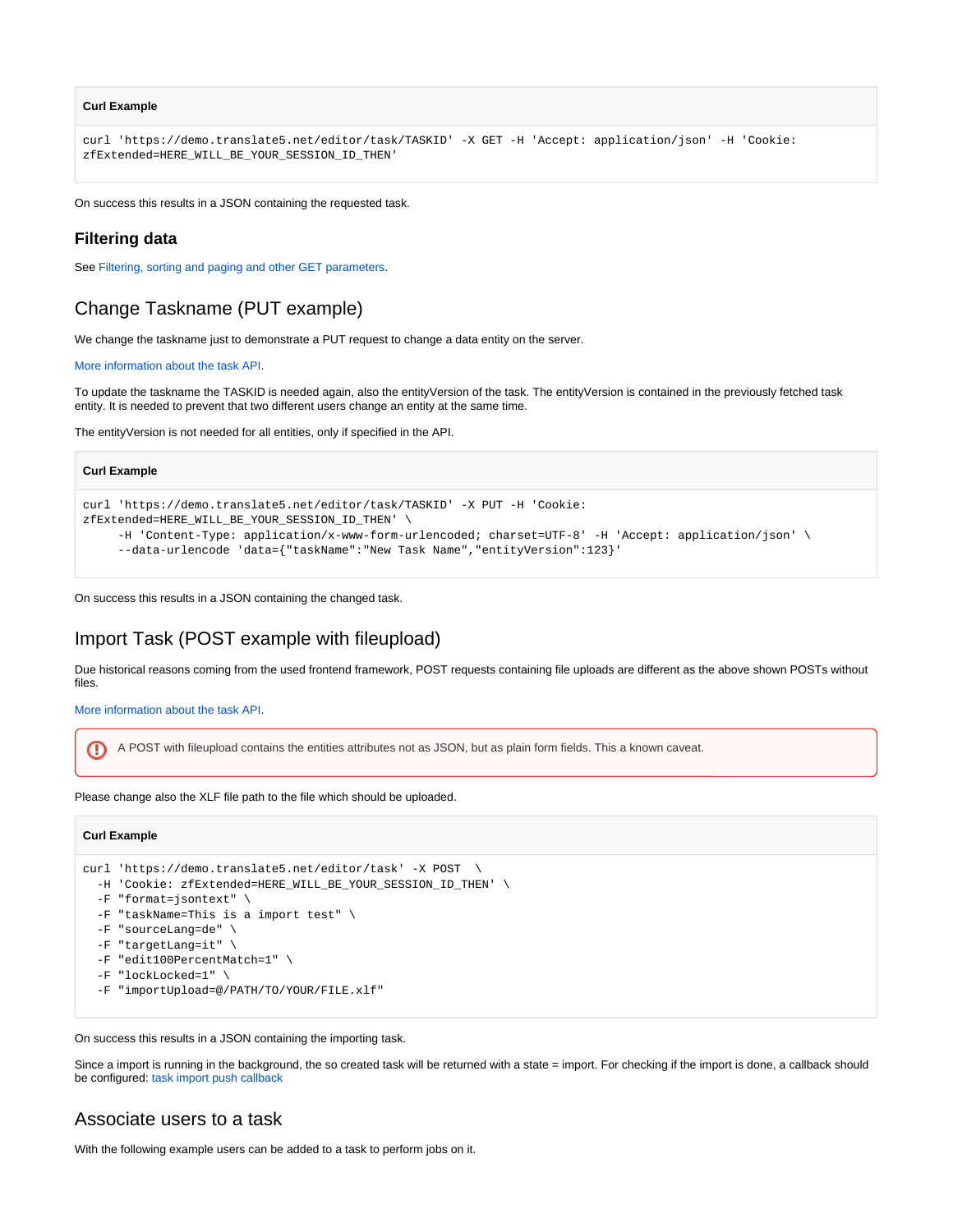#### [More information about the task user association API.](https://confluence.translate5.net/display/TAD/Task+User+Associations)

To add such an association the task and user GUIDs are needed.

### **Curl Example** curl 'https://demo.translate5.net/editor/taskuserassoc/' \ -X POST -H 'Accept: application/json' \ -H 'Cookie: zfExtended=HERE\_WILL\_BE\_YOUR\_SESSION\_ID\_THEN' \ --data-urlencode 'data={"taskGuid":"TASKGUID","userGuid":"USERGUID","role":"translator","state":"open", "entityVersion":TASKVERSION}'

TASKGUID and USERGUID must be replaced with desired the values. TASKVERSION must be the current value of the tasks entityVersion. This is to ensure that no one has modified the task in the meantime.

For all possible roles and state values see the workflow description.

# <span id="page-2-0"></span>Export Task

With the following example the task will exported and saved as export.zip to the local disk.

[More information about the task API.](https://confluence.translate5.net/display/TAD/Task)

To export the task the TASKID is needed.

# **Curl Example** curl 'https://demo.translate5.net/editor/task/export/id/TASKID' -X GET -H 'Accept: application/json' -H 'Cookie: zfExtended=HERE\_WILL\_BE\_YOUR\_SESSION\_ID\_THEN' --output export.zip

On success this results in a file "export.zip" containing the task data.

# <span id="page-2-1"></span>Delete Task (DELETE example)

We DELETE the task again just to demonstrate a DELETE request.

```
More information about the task API.
```
To delete the task the TASKID is needed. Also the entityVersion of the task is needed. The entityVersion is contained in the previously fetched task entity. It is needed to prevent that a user deletes an entity, which was modified on the server side in the mean time. In a DELETE request the entityVersion must be given as a HTML header field "Mqi-Entity-Version".

The entityVersion is not needed for all entities, only if specified in the API.

#### **Curl Example**

```
curl 'https://demo.translate5.net/editor/task/TASKID' -X DELETE -H 'Cookie: 
zfExtended=HERE_WILL_BE_YOUR_SESSION_ID_THEN' \ 
     -H 'Accept: application/json' -H 'Mqi-Entity-Version: 123'
```
On success this results in a JSON containing the deleted task.

# <span id="page-2-2"></span>Trigger manually a workflow action for a task

In special cases some workflow actions have to been triggered manually for a task.

For Details and Configuration see the Notes about Workflow Actions.

Calling the below request via POST will trigger the notifyAllUsers notification which sends an E-Mail to all associated reviewers.

For the request the TASKID is needed, and the authenticated API user have at least the role "pm".